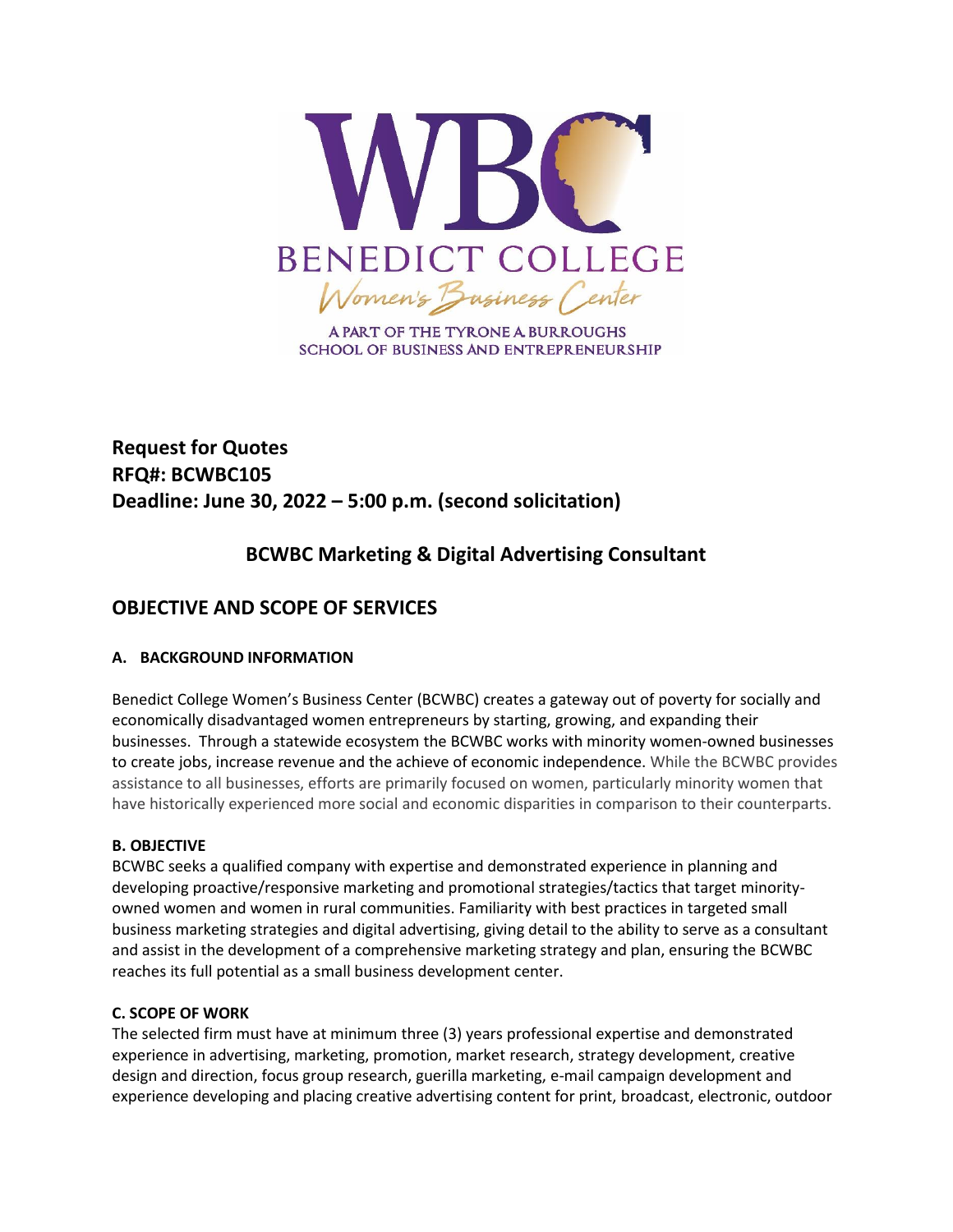and/or social media in women in business, small business development and/or supplier diversity industry.

The BCWBC currently uses limited platforms (*bcwbc.org website, social media, technical assistance training programs and earned media*) for marketing and advertising services to the target audience.

### **1. SPECIFIED TASKS AFTER CONTRACT AWARD:**

**i. MARKETING & DIGITAL ADVERTISING STRATEGY** - The selected firm will develop and implement a marketing and digital advertising strategy including social media, using data analytics to ensure that target audiences are reached effectively in a cost-efficient manner. The initiatives must have outcomes that are measurable and quantifiable. The objective is to educate the BCWBC's primary and secondary catchment-area audience about BCWBC program offering, ultimately increasing clients to the BCWBC from across South Carolina.

**ii. ON-CALL** - As-needed creative advertising, marketing, and promotional services including but not limited to the following:

- a) Design/produce content, write copy, create editorial concepts, extend advertising slogans or themes, create specialty items and promotional campaigns, illustrations, original artwork and publications.
- b) Develop custom video production for promotional presentations and programs.
- c) Management of a variety of public image and communication related projects.
- d) Graphic design
- e) Works with the Benedict College Communications Department and independently to increase public awareness of the BCWBC through various media platforms.
- f) Draft press releases for BCWBC director and Benedict College PR approval.
- g) Additional services as may be necessary and requested.

#### **E. QUARTERLY REPORTING**

Consultant will be required to submit quarterly reports to the BCWBC director and/or her designee indicating performance and quantifying marketing impact. Digital goals and strategies to be used to measure performance should be included in proposal. All BCWBC social media platforms and other marketing services provided should also be included in the quarterly report indicating changes in engagement, followers, etc…

The contents of the submission of the successful proposer may become part of the contractual agreement if a contract ensues. **All designed creative elements will become the property of BCWBC at the completion of each task of the project and shall be supplied to BCWBC in an agreed upon format.** 

#### **D. EVALUATION PROCESS/NOTICE OF AWARD**

All properly submitted Proposals will be reviewed and evaluated. By submitting a Proposal in response to this RFP, Proposer accepts the evaluation process as outlined below. Further, the Owner may elect to reject all Proposals and/or elect not to select any.

**Step 1 – Proposal Submission** - This RFP is the first step in the process for selecting a Firm. This RFP provides the information necessary to prepare and submit proposals for consideration by the BCWBC.